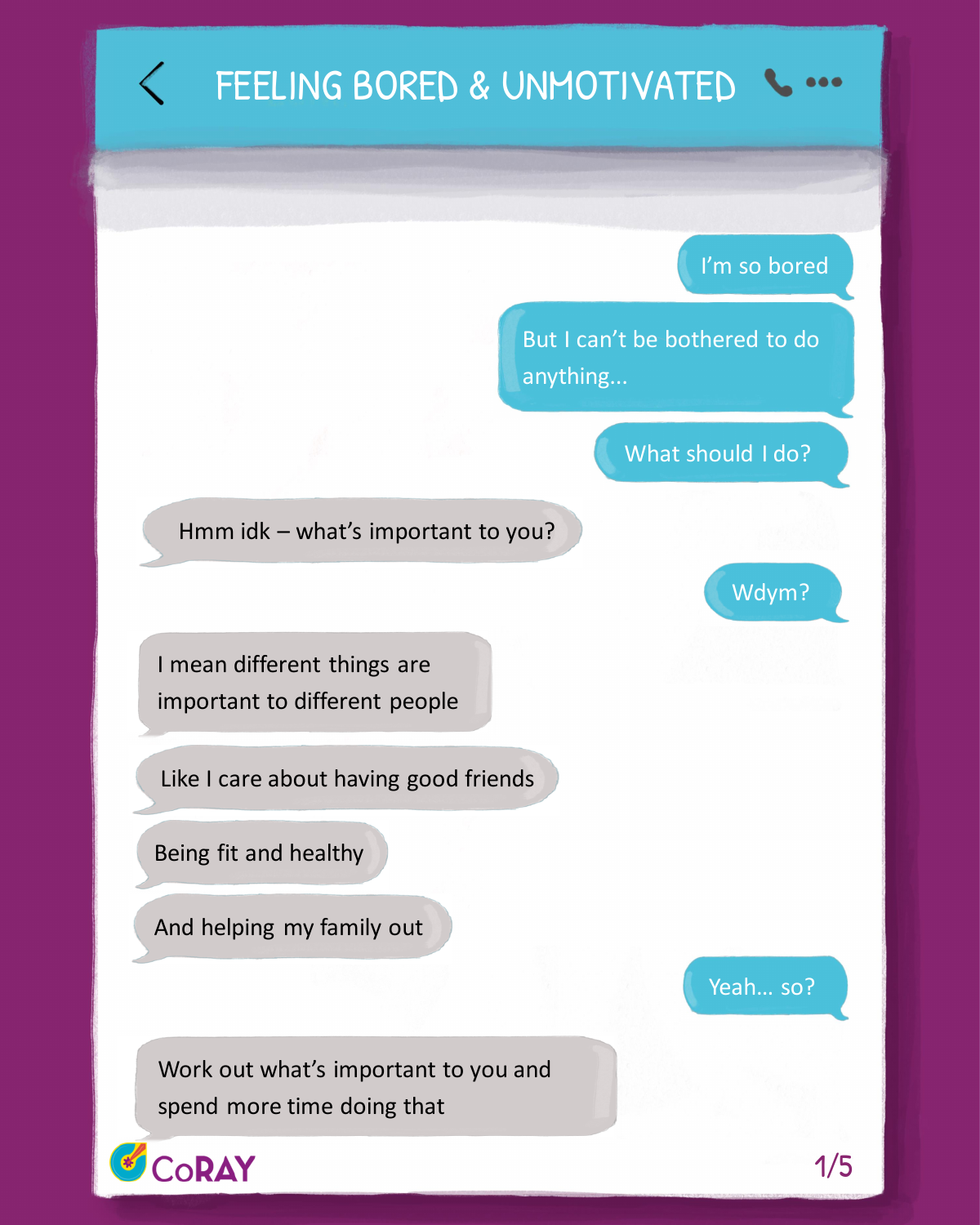

How is doing something small gonna help?

Even a small step is a step  $\odot$ 

Idk where to start

### FEELING BORED & UNMOTIVATED  $\bullet\bullet\bullet$

### But how do I do that?

Maybe try thinking small to start

What small thing could you do rn?

And then you can make a plan about the bigger things you can do

### Sounds like a lot of effort tbh

## It's normal to find it hard to do things when you're unmotivated, but give it a go!!

You'll feel better when you start



### Yeah I get that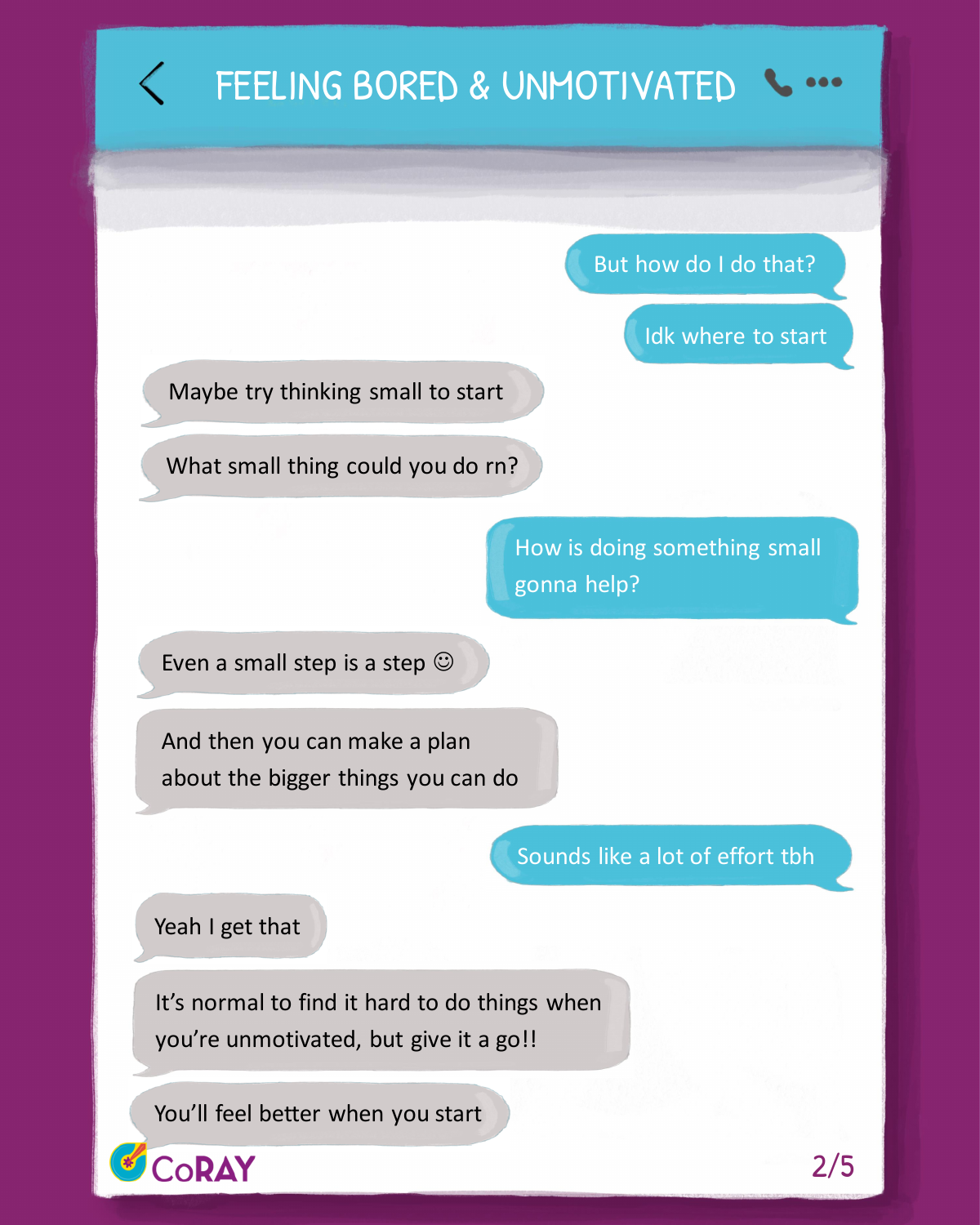3/5

I probably won't get anywhere with it anyway though  $\odot$ 

### FEELING BORED & UNMOTIVATED  $\bullet$

Yeah, I just get distracted by my own thoughts

You should be proud of yourself for any progress that you make – even if it's small  $\odot$ 

Sometimes I track how I spend my time so I know what makes me feel good and what doesn't



How do I do that?

You just need to get out of your own head

It can be difficult tbh

I try and concentrate on what I'm doing and pay attention to what's going on around me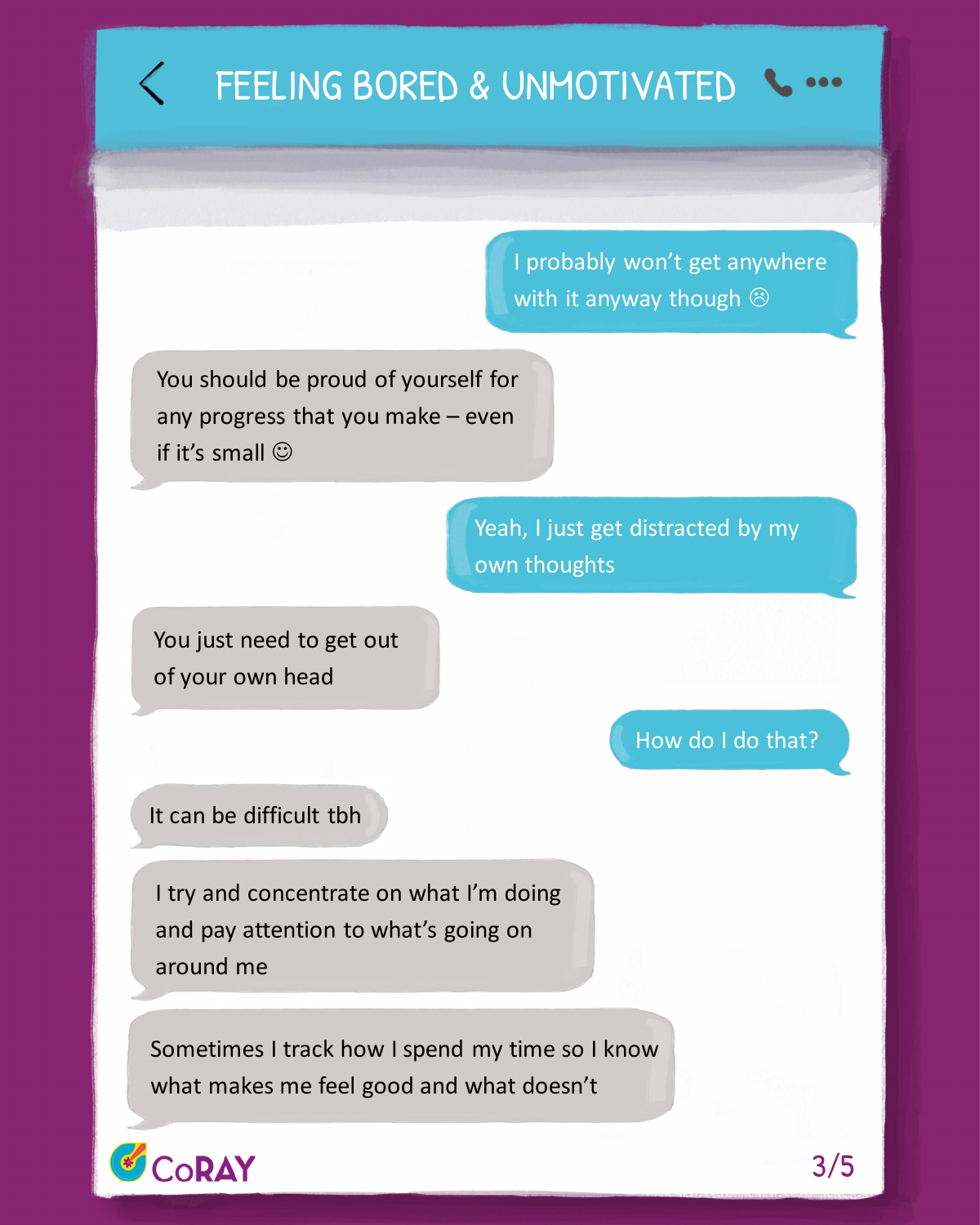4/5

# FEELING BORED & UNMOTIVATED

I just get so frustrated at myself for finding it so hard to get motivated in the first place

Yeah but making changes takes time

You should go easy on yourself

I can't even do my school work or see my friends rn.

I just can't be bothered

#### Have you spoken to anyone

### about it?

### Maybe you should ask for help

## Idk, maybe

## Who should I ask?



## No, not yet